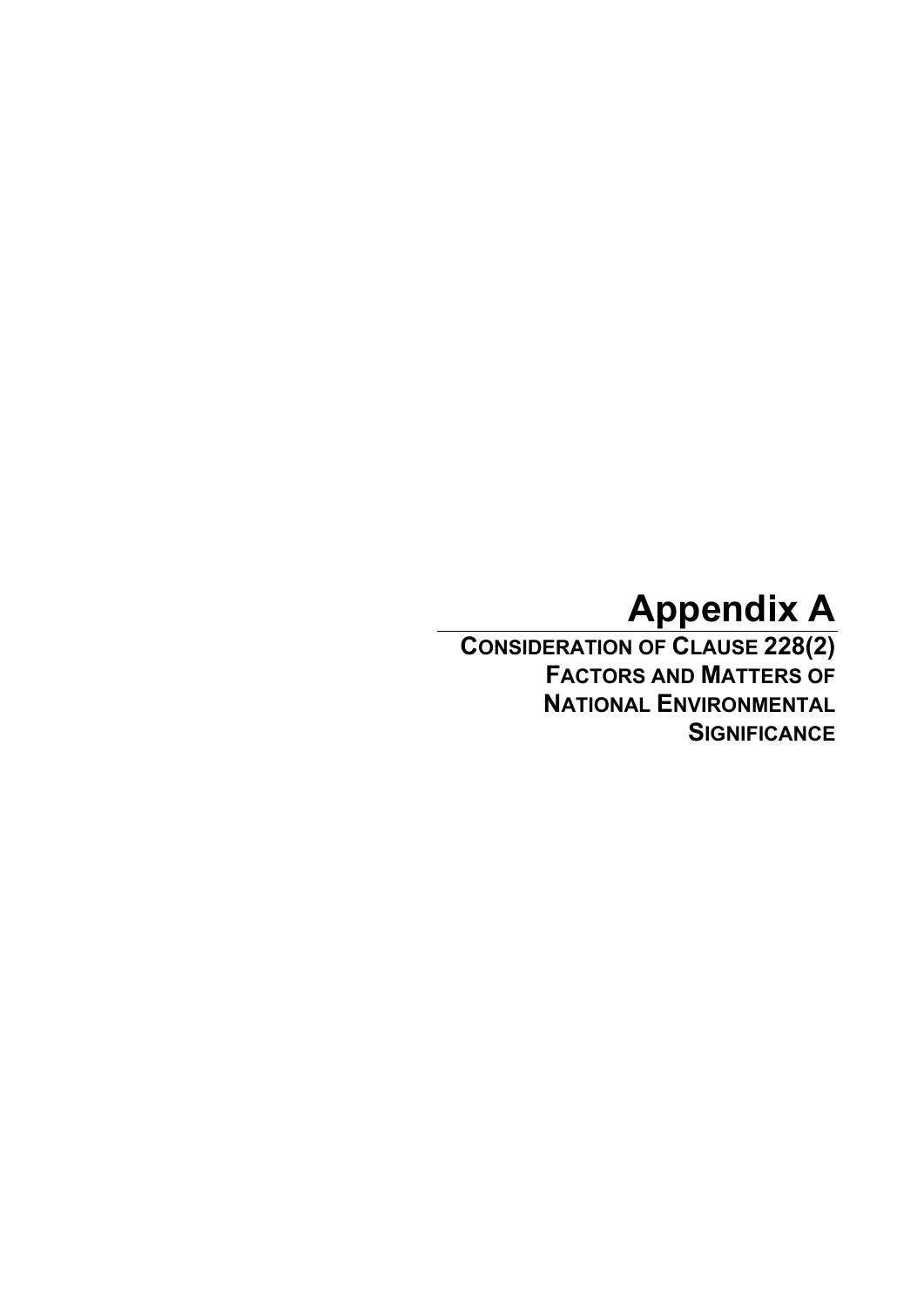

## **Clause 228(2) Checklist**

Clause 228(2) of the EP&A Regulation 2000 provides a list of factors that should be considered in determining the likely impact of activities on the natural and built environment. These are summarised in **Table A.1** below.

## **Table A.1 – Assessment of Clause 228 Factors**

| <b>Factor</b>                                                                                                                                                                                                                          | Impact                                                                                                                                                                                                                                                                                                                                                                                                            |  |  |
|----------------------------------------------------------------------------------------------------------------------------------------------------------------------------------------------------------------------------------------|-------------------------------------------------------------------------------------------------------------------------------------------------------------------------------------------------------------------------------------------------------------------------------------------------------------------------------------------------------------------------------------------------------------------|--|--|
| Environmental impact on a community                                                                                                                                                                                                    | During construction phase, the impacts on the community<br>may include temporary increase in noise, vibration, air quality<br>and changes to traffic flow. Long-term benefits include<br>improved amenity within the CBD.                                                                                                                                                                                         |  |  |
| Transformation of a locality                                                                                                                                                                                                           | Whilst some new roads would be constructed to facilitate the<br>project the proposal would not result in any radical<br>transformation of the locality                                                                                                                                                                                                                                                            |  |  |
| Environmental impact on the ecosystems of the locality                                                                                                                                                                                 | The proposal would result in short term impacts during<br>construction but is not expected to result in long term impacts<br>to ecosystems within the locality.                                                                                                                                                                                                                                                   |  |  |
| Reduction of the aesthetic, recreational, scientific or other<br>environmental quality or value of a locality                                                                                                                          | No impacts anticipated in relation to recreational or scientific<br>qualities or values. Some negative impacts to aesthetic<br>qualities are possible in relation to the proposed alignment<br>however these are considered to be offset by the positive<br>changes resulting from the improved amenity of the main<br>street. Overall impacts to environmental qualities are<br>considered manageable and minor. |  |  |
| Effect on a locality, place or building having aesthetic,<br>anthropological, archaeological, architectural,<br>cultural,<br>historical, scientific or social significance or other special<br>value for present or future generations | It is noted that the alignment has the potential to impact upon<br>the heritage significance of the State Significant Railway<br>Bridge over the Lachlan River. It is anticipated that detailed<br>design would ensure that these impacts are minimised and<br>the significance of the bridge is not undermined. This REF<br>would be updated, if required, when detailed design has<br>progressed.               |  |  |
| Impact on the habitat of protected fauna                                                                                                                                                                                               | The proposal is not expected to result in any detrimental<br>impacts to protected fauna.                                                                                                                                                                                                                                                                                                                          |  |  |
| Endangering of any species of animal, plant or other form of<br>life, whether living on land, in water or in the air                                                                                                                   | There is low likelihood of endangering any form of life. Refer<br>to Section 6.2 for detailed assessment and appropriate<br>controls.                                                                                                                                                                                                                                                                             |  |  |
| Long-term effects on the environment                                                                                                                                                                                                   | Long term impacts would be generally positive through<br>improvements to the amenity of the CBD and the safety of<br>pedestrians in the CBD. Operational impacts are considered<br>manageable subject to recommended controls.                                                                                                                                                                                    |  |  |
| Degradation of the quality of the environment                                                                                                                                                                                          | The proposal has the potential to degrade the environment<br>in the short term as a result of accidental spills, soil erosion<br>and sedimentation during construction however these are<br>considered to be short term and manageable.                                                                                                                                                                           |  |  |
| Risk to the safety of the environment                                                                                                                                                                                                  | The proposal would not pose a risk to the surrounding<br>environment. Mitigation measures would ensure risk and<br>magnitude of short-term construction impacts are minimised                                                                                                                                                                                                                                     |  |  |
| Reduction in the range of beneficial uses of the environment                                                                                                                                                                           | Some minor changes to land use would occur however land<br>to be acquired would be minimised through detailed design<br>and would not significantly alter land use.                                                                                                                                                                                                                                               |  |  |
| Pollution of the environment                                                                                                                                                                                                           | Minimal noise and air pollution and sediment pollution. These<br>would only occur during construction and mitigation options<br>would minimise impacts.                                                                                                                                                                                                                                                           |  |  |
| Environmental problems associated with the disposal of<br>waste                                                                                                                                                                        | Waste materials would be reused or disposed of by an<br>approved waste disposal contractor to an approved landfill<br>facility.                                                                                                                                                                                                                                                                                   |  |  |
| Increased demands on resources (natural or otherwise) that<br>are, or are likely to become, in short supply                                                                                                                            | It is not anticipated that there would be any increased<br>demand on resources, natural or otherwise, that are or are<br>likely to become in short supply.                                                                                                                                                                                                                                                        |  |  |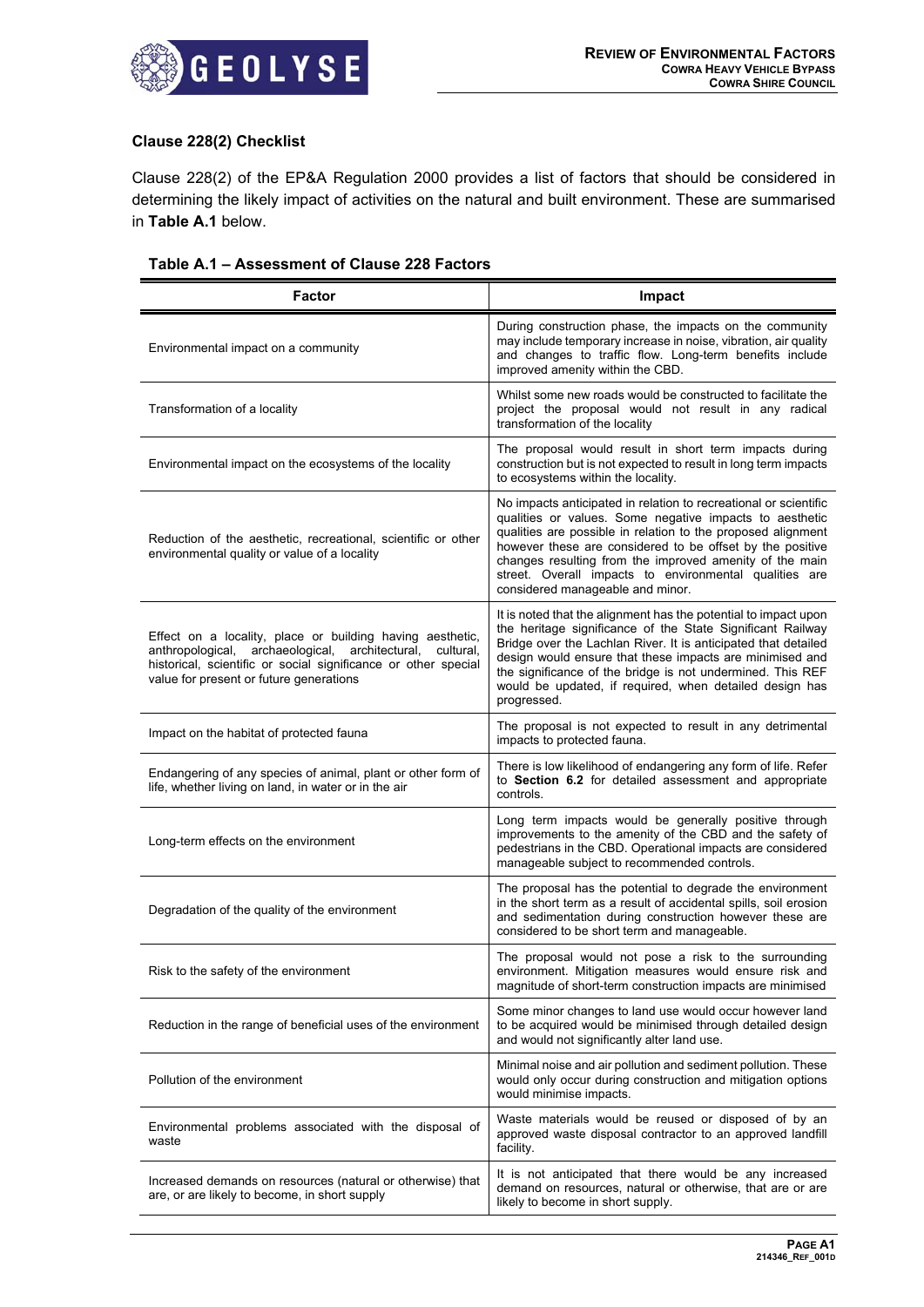

# **Table A.1 – Assessment of Clause 228 Factors**

| Factor                                                                                                             | Impact                                                                                        |
|--------------------------------------------------------------------------------------------------------------------|-----------------------------------------------------------------------------------------------|
| Cumulative environmental effect with other existing or likely<br>future activities                                 | There are not expected to be any adverse cumulative<br>environmental impacts by the proposal. |
| Any impact on coastal processes and coastal hazards,<br>including those under projected climate change conditions. | No impact to coastal processes or hazards                                                     |

**Source: Cl. 228 Environmental Planning and Assessment Regulation 2000.**